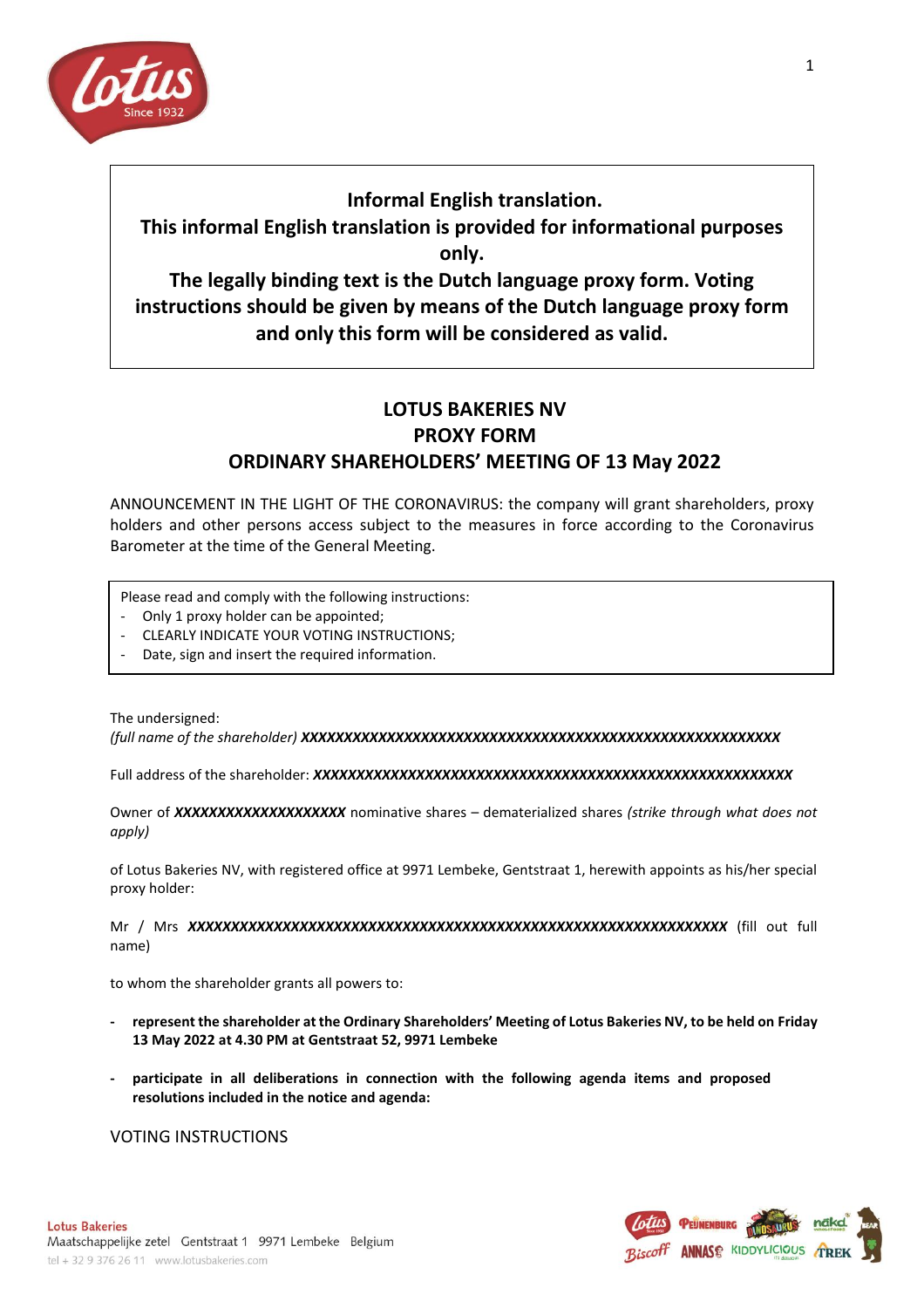

## **Please note that voting instructions may only be validly given by means of the Dutch language proxy form. This document merely serves as an informal English translation.**

Indicate your voting instructions here below in connection with the proposed resolutions specified above:

- 1. Examination and discussion of the annual report and consolidated annual report of the Board of Directors concerning the financial statements and the consolidated financial statements of the company for the financial year ending on 31 December 2021. *(does not give rise to voting)*
- 2. Examination and discussion of the auditor's report and consolidated auditor's report of the statutory auditor concerning the financial statements and the consolidated financial statements of the company for the financial year ending on 31 December 2021. *(does not give rise to voting)*
- 3. Examination and approval of the financial statements of the company for the financial year ending on 31 December 2021, including the appropriation of profits and approval of the gross dividend of EUR 40 per share.

Motion:

*"The Ordinary General Meeting of Shareholders resolves to adopt the financial statements of the company for the financial year ending on 31 December 2021, including the appropriation of profits and approval of the gross dividend of EUR 40 per share."* 

in favour against abstention

- 4. Examination and discussion of the consolidated financial statements of the company for the financial year ending on 31 December 2021. *(does not give rise to voting)*
- 5. Examination and approval of the remuneration report relating to the financial year ending on 31 December 2021.

Motion:

*"The Ordinary General Meeting of Shareholders resolves to adopt the remuneration report relating to the financial year ending on 31 December 2021."*

in favour against abstention

6. Discharge of the directors.

Motion:

*"The Ordinary General Meeting of Shareholders resolves to grant discharge to the directors for duties performed by them during the financial year ending on 31 December 2021."*

in favour against abstention

7. Discharge of the statutory auditor.

Motion:

*"The Ordinary General Meeting of Shareholders resolves to grant discharge to the statutory auditor for duties performed by him during the financial year ending on 31 December 2021."*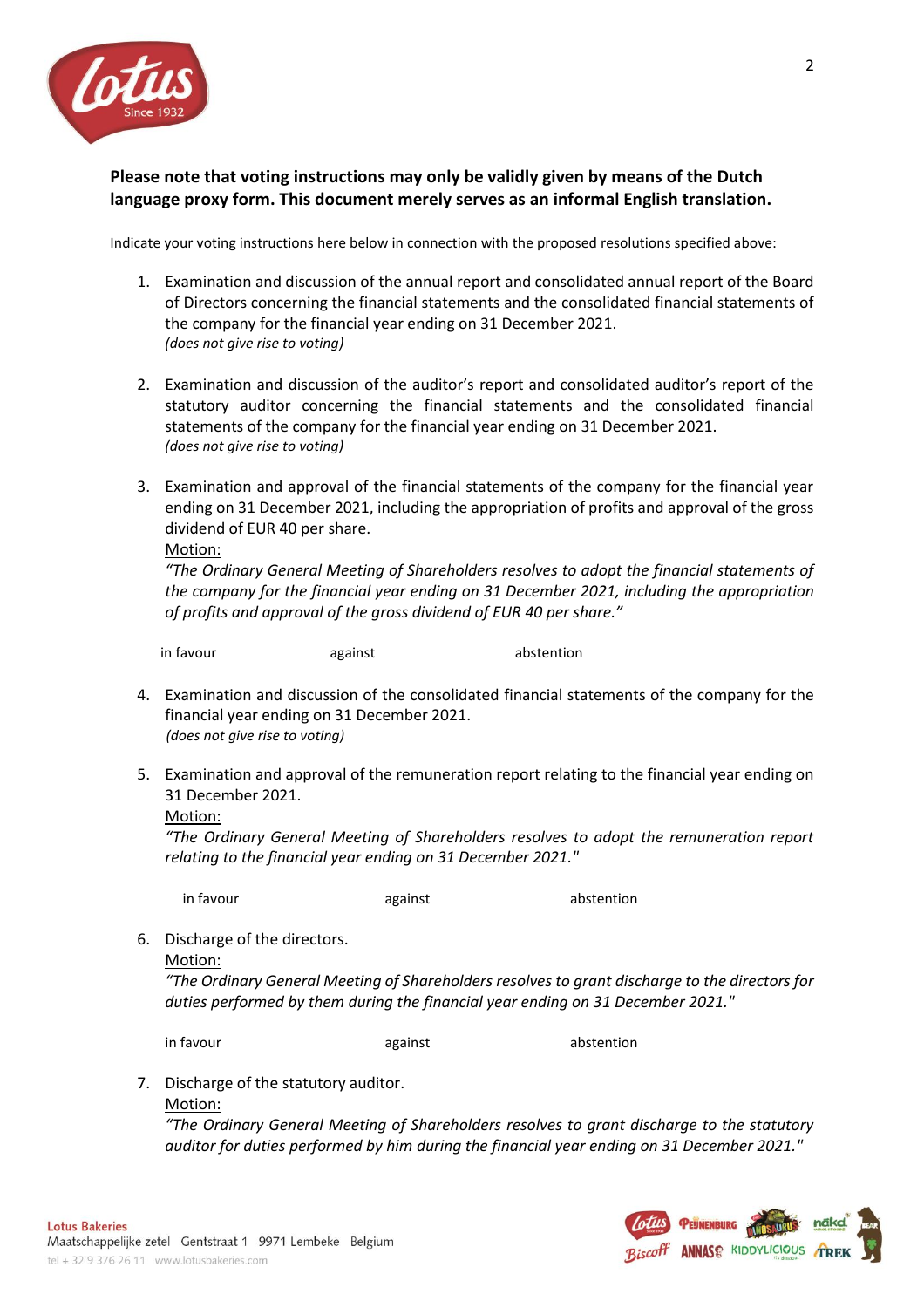

in favour against abstention

8. Noting of the end of the current term of office and approval of the reappointment as independent director of the company, for a term of four years, of Lema NV, Enterprise number 0463.212.513, represented by its permanent representative, Mr Michel Moortgat, and establishment of remuneration. All relevant information concerning the candidate's professional qualifications and a list of positions already held by the candidate, are published on the company's website.

Motion:

*"The Ordinary General Meeting of Shareholders notes the end of the term of office as independent director of the company of Lema NV, Enterprise number 0463.212.513, represented by its permanent representative, Mr Michel Moortgat, and resolves - based on a proposal by the Board of Directors, assisted in this by the Remuneration and Nomination Committee - to reappoint them for a term of four years, ending immediately after the 2026 Ordinary General Meeting. The Ordinary General Meeting of Shareholders acknowledges that,*  based on the information available to the company, Mr Michel Moortgat and Lema NV fulfil *the independence criteria of Article 3.5 of the Belgian Corporate Governance Code 2020 and Article 7:87(1), first paragraph of the Companies and Associations Code. The director will receive an annual remuneration for this in accordance with the approved remuneration policy."*

in favour against abstention

9. Noting of the end of the term of office as non-executive director of the company of PMF NV, Enterprise number 0480.657.962, represented by its permanent representative, Mr Johan Boone.

Motion:

*"The Ordinary General Meeting notes the resignation as director of the company of PMF NV, Enterprise number 0480.657.962, represented by its permanent representative, Mr Johan Boone, due to reaching the maximum age for serving as director, and resolves to accept their resignation, to take effect immediately after this Ordinary General Meeting."*

in favour against abstention

10. Appointment of PMF NV, Enterprise number 0480.657.962, represented by its permanent representative, Mr Emanuel Boone, as non-executive director of the company in view of the expiry of the term of office as director of PMF NV, represented by its permanent representative, Mr Johan Boone, for a term of four years, and establishment of remuneration. All relevant information concerning the candidate's professional qualifications and a list of positions already held by the candidate, are published on the company's website. Motion:

*"The Ordinary General Meeting of Shareholders resolves, - based on a proposal by the Board of Directors, assisted in this by the Remuneration and Nomination Committee - to appoint PMF NV, Enterprise number 0480.657.962, represented by its permanent representative, Mr Emmanuel Boone, as non-executive director of the company, for a term of four years, ending immediately after the 2026 Ordinary General Meeting, to replace PMF NV, represented by its permanent representative, Mr Johan Boone. The director will receive an annual remuneration* 

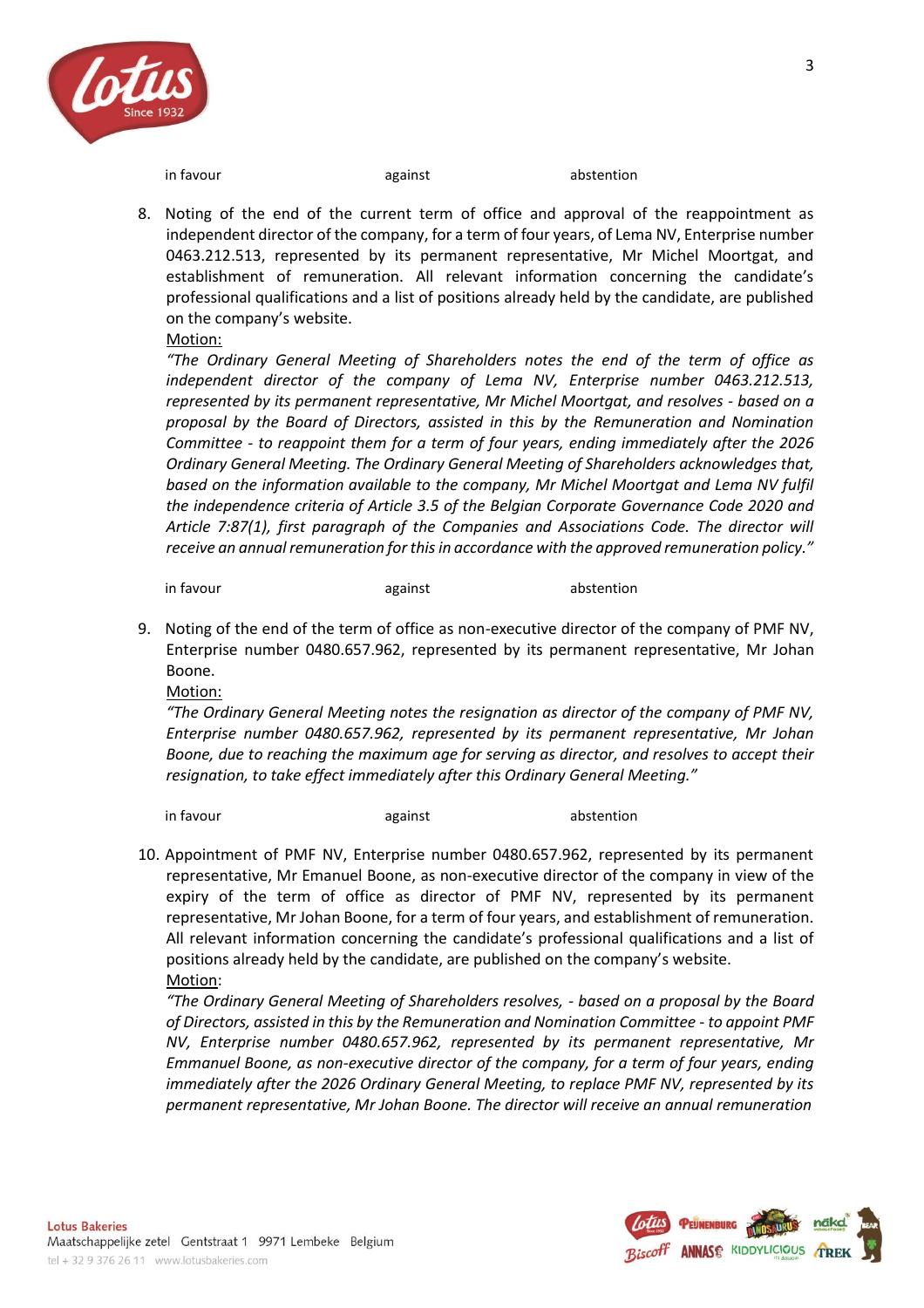

in favour and the second contract abstention abstention abstention

### 11. Reappointment of the statutory auditor.

### Motion:

*"The Ordinary General Meeting resolves to reappoint PwC Bedrijfsrevisoren BV, registered office Culliganlaan 5 1831 Diegem, registered with the Crossroads Bank for Enterprises under number: 0429.501.944 1932 as statutory auditor for a period of three years. This company has appointed Ms Lien Winne, auditor, as its representative, authorised to represent it and charged with the exercise of the duties of statutory auditor for and on behalf of PwC Bedrijfsrevisoren*  BV. The term of office expires after the Ordinary General Meeting held to adopt the financial *statements for the year ending on 31 December 2024. The remuneration for these tasks amounts to EUR 141,000 per annum (exclusive of VAT, expenses and contribution to the Belgian Institute of Company Auditors) subject to annual adjustments in accordance with changes in the consumer prices index or as agreed between the parties. This remuneration covers the audit of the statutory financial statements, the consolidated financial statements and the examination of the company's half-year figures (statutory and consolidated)."*

in favour and the second contract abstention abstention abstention

In the specific case where the special proxy holder is a person on the Board of Directors of Lotus Bakeries NV or working at Lotus Bakeries NV, the absence of voting instructions for any agenda item or in the event that, for any reason whatsoever, any uncertainty would arise with regard to the voting instructions, the proxy holder shall always be deemed to vote "in favour" of the proposal for such items for which no or an unclear voting instruction is given; this will be deemed to be a specific voting instruction in the sense of article 7:143 § 4 2° and 3° of the Belgian Companies and Associations Code.

The proxies that are communicated to the company prior to the publication of an agenda amended pursuant to article 7:130 of the Belgian Companies and Associations Code, remain valid for the agenda items mentioned in the agenda to which they relate. Notwithstanding the foregoing, the proxy holder may, for the agenda items mentioned in the agenda for which pursuant to article 7:130 of the Belgian Companies and Associations Code new proposals for resolutions have been submitted, during the meeting, deviate from the proxy giver's instructions, as the case may be, if the execution of the instructions could harm the interests of the proxy giver. The proxy holder must inform the proxy giver thereof.

The proxy must mention whether the proxy holder is authorized to vote for the new items that have been included in the agenda, or that he has to abstain. In particular:

the shareholder authorizes the special proxy holder to cast a vote on the new items that would be added to the agenda of the meeting

or

the shareholder instructs the special proxy holder to abstain from voting on the new items that would be added to the agenda of the meeting.

If the shareholder has not ticked one of the boxes here above or has ticked both of them, the special proxy holder will have to abstain from voting on the new items that would be added to the agenda of the meeting.